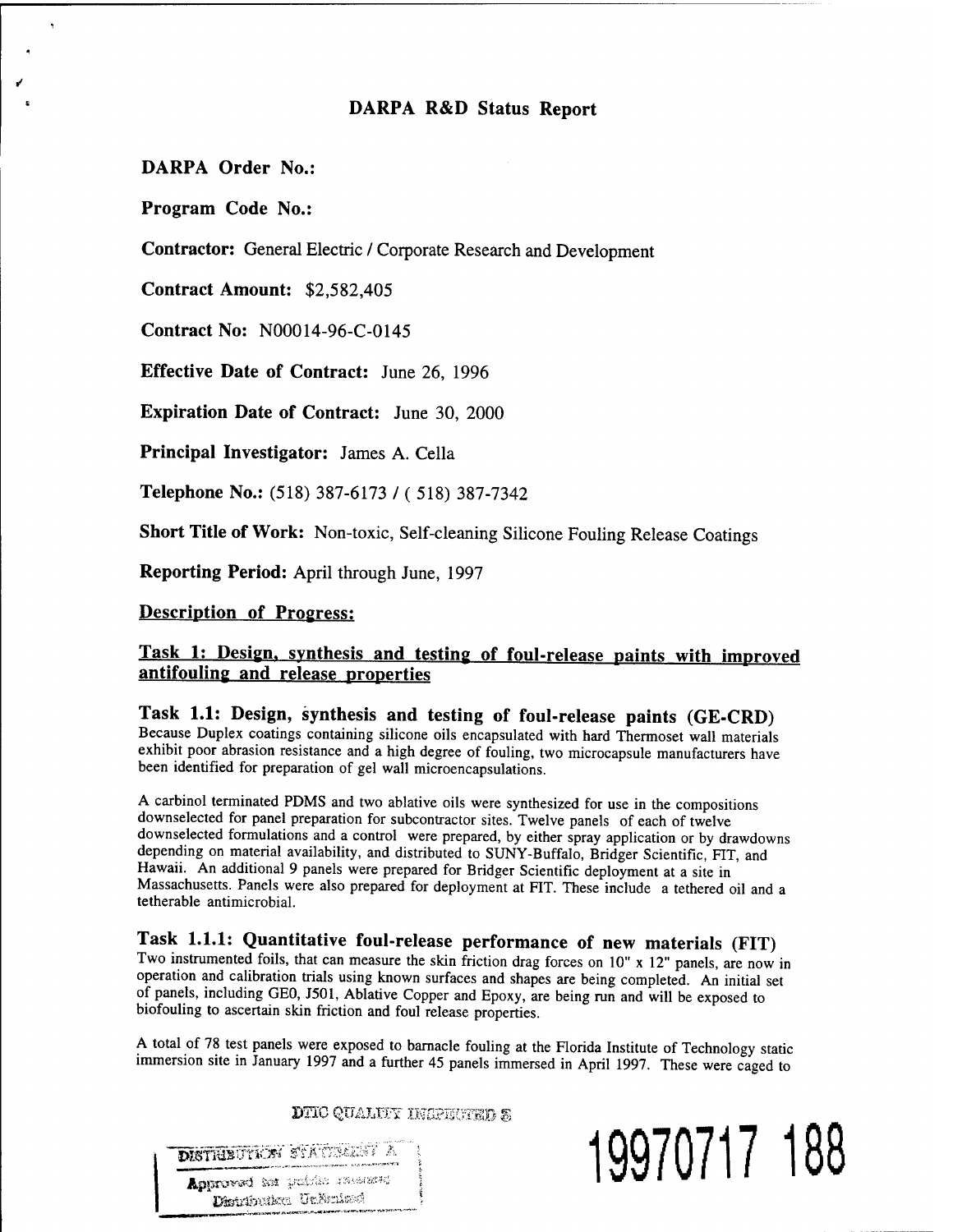prevent loss of barnacles by fish predation. Barnacle adhesion measurements were made on all the January panels and some of the April panels.

## Task 1.1.2: Field Exposure Testing (Bridger Scientific)

Preliminary exposure panels, representing four coating formulations, have been immersed at two designated utility sites (Somerset, MA and Providence, RI) for approximately four months. Test and control panels at both locations have been inspected three times (March, April, June); all have been evaluated for foul resistance (ASTM D3623), and for foul release/adhesion properties, where possible (water jet, ASTM D5618).

At Somerset, MA, spatial differences in the pattern, density and adhesion of fouling with-position on the rack assembly (top/bottom) continue to persist. Two panels from each group were selected and their positions were interchanged. At the time of the last inspection (6/6/97), no hard fouling was observed on any of the foul release coatings; attached hydroids were present only on the RTV11 and RTV11 + 10%SF1154 materials. Barnacles (5 - 10 mm) were attached to the uncoated controls and rack frames.

The rate and extent of fouling at Providence, RI are significantly greater than that observed at Somerset, MA. Control (uncoated) panels were covered 20 - 40% with adult (8 - 13 mm) barnacles; hydroids and blue mussels (10mm) were also present but to a lesser extent. Attached sediment/slime on the foul release materials was more dense. Barnacles were present on the RTV11 and RTV11 + 10%SF1154 materials; no other attached hard fouling species were observed. Barnacle adhesion strengths were measured (when present).

#### Task 1.2: Validation Testing (NSWC)

Steel panels were blasted and shipped to GE CRD for the first round of marine panel exposure tests. Control copper panels were shipped to exposure sites.

# Task 2: Optimize Coating Physical and Application Properties

## Task 2.1 Physical Property Optimization (GE-CRD)

A total of 110 panels were evaluated for abrasion resistance, qualitative adhesion and HATE adhesion. Compositions which provided low barnacle adhesion values, good qualitative adhesion and abrasion resistance were identified.

Twelve compositions were downselected on May 15-16 in Ft. Lauderdale, Florida for entry into phase 2, based on physical property measurements performed at CRD, barnacle adhesion data obtained form FIT and fouling data from Miami Marine Research and Testing Station.

Die-B Tear values were obtained for several oil containing compositions. Oil incorporation did not significantly alter the Die B tear strength.

## Task 2.1.1 Cleanability of foul-release coatings (SUNY)

Coatings for the next phase of field trials, selected at the May 15/16 program meeting in Florida , were prepared by GE-CRD and received by the University at Buffalo team on 30Jun97. The coated panels will be logged in and prepared for field exposure at UB's two fresh water sites in Western New York, to be immersed in mid-July. Prior to immersion, one panel of each coating type will have a narrow coated band cut from one end, for pre-exposure surface analyses. The cut edge of each panel sampled in this way will be sealed with Wacker J501 [black] before the panel is deployed. Several similar panels, currently immersed at the test sites, had been cut and sealed in this manner without any untoward effects.

Infrared spectroscopic analysis of oils used in some of the downselect coatings was completed; data will be used for calibration and interpretation of IR spectra of coating surface zones and transferred residues.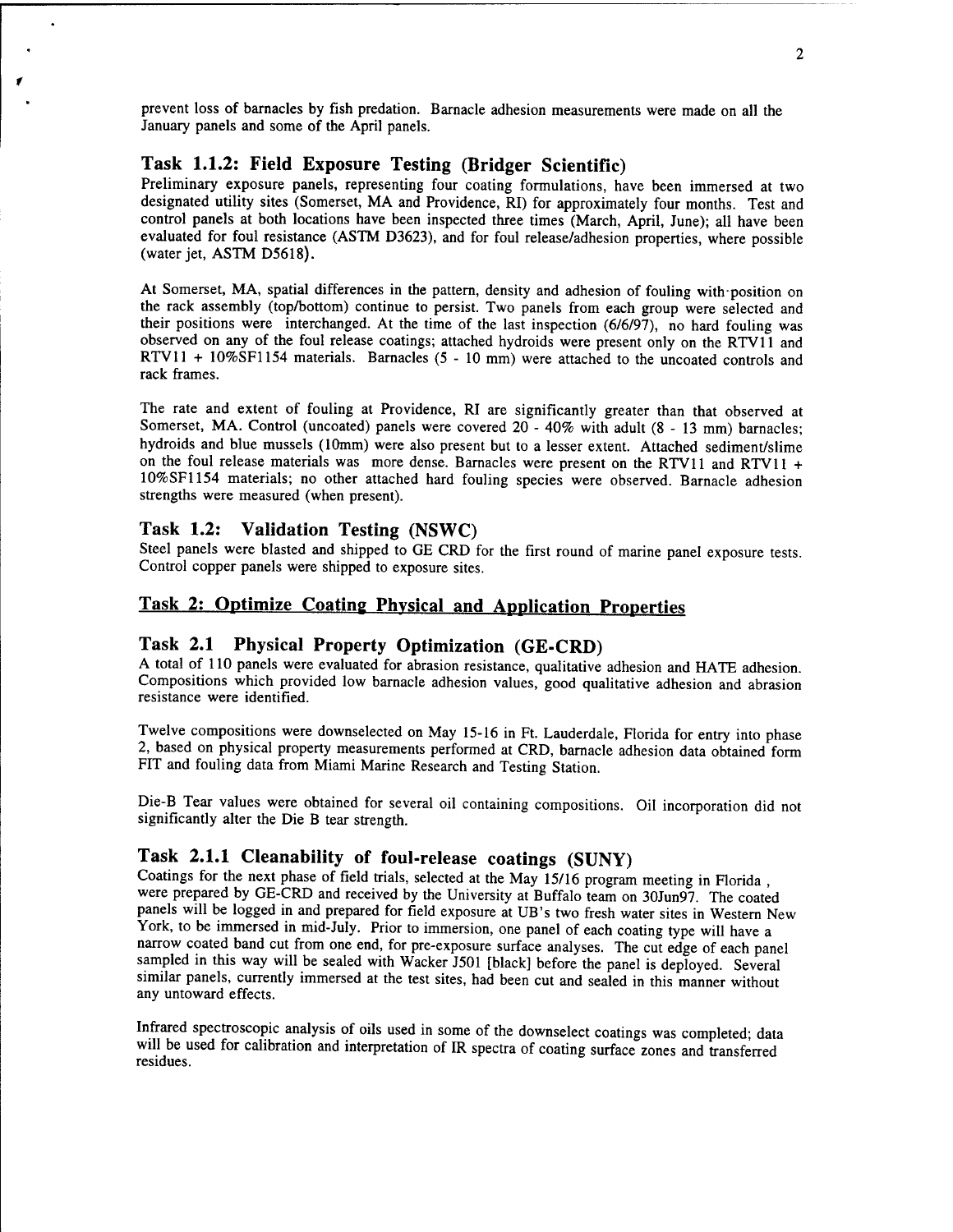All racks and test panels at the Dunkirk site, removed from the water on 29Jan97 due to an ice jam, were stored safely indoors until 09Apr97, when they were returned to the Lake Erie water. Prior to reimmersion, waterline panels were added to the racks; this completed an action item from the mid-January program meeting at NSWC. The first observations of fouling on the panels will take place in mid-July.

Field notes, taken over the past 5 years, were reviewed for observations of the frequency and severity of grazing by fish, snails, and other species from fouling-release coatings immersed at the two sites. Both frequency and severity were low. In April, coated concrete panels, immersed at the Medina site for nearly a year and arranged to prohibit grazing on half of the surfaces, were inspected. The extent and type of fouling present on protected versus unprotected areas were not different. It was determined that panel caging will not be necessary at the two test sites.

Four (4) steel control BRA640 panels were received from NSWC. Two of the panels will be immersed at the Dunkirk site and two at the Medina site, in mid-July. No pre-exposure analyses of these panels are planned; data obtained in the past for BRA640 in a Navy-sponsored program will be consulted.

## Task 2.2: Field Demonstrations (NSWC)

A request was processed for patch testing of 3 GE promising candidates.

## Task 2.3: Coating Application Development (GE)

#### Task 3: Environmental Impact and Toxicological Testing

## Task 3.1: Environmental Impact (CRD)

Metal strips coated with crosslinked RTV and  $14<sub>C</sub>$  labeled PDMS have been aging in both fresh water and salt water tanks for nearly three months. After two months in both fresh water and salt water, less than 0.08% of the total <sup>14</sup>C was detected in the aqueous phase, and less than 0.03% of the total <sup>14</sup>C was detected in the sediment. There was no measurable weight loss in any of the strips up to the two month time point. The data suggest that PDMS leaches extremely slowly from the crosslinked RTV.

A <sup>14</sup>C-labeled poly(dimethyldiphenyl)siloxane (SF1154) has been coated onto metal strips with crosslinked RTV, and the strips have been suspended in both fresh water and salt water fish tanks for nearly two months. After one month in both fresh water and salt water, approximately 0.1% of the total <sup>14</sup>C was detected in the aqueous phase, and less than 0.05% was detected in the sediment. The data suggest a faster rate of depletion of SF1154 as compared to PDMS, but the rate of depletion is still very slow. Again, no measurable weight loss was observed in metal strips removed from each tank at the one month time point.

#### Task 3.2: Toxicological Studies (NCCOSC)

A work request was issued by NSWC to NCCOSC for toxicity testing. Toxicology samples made by GE CRD using (a) formulations of RTV11 + 10% oil additives and (b) a proprietary formulation were sent to NCCOSC for testing.

#### Change in Key Personnel:

None.

## Summary of Substantive Information Derived from Special Events:

A DARPA team meeting was held May 15-16, 1997, at the Navy testing station in Ft. Lauderdale, FL. The GE physical property test data, Bridger Scientific field exposure fouling test data, and FIT barnacle adhesion test results were presented and a preliminary downselect list determined. A visit to Miami Marine Research and Testing Station and a review of the selected formulations yielded a final first downselect list of 12 compositions.